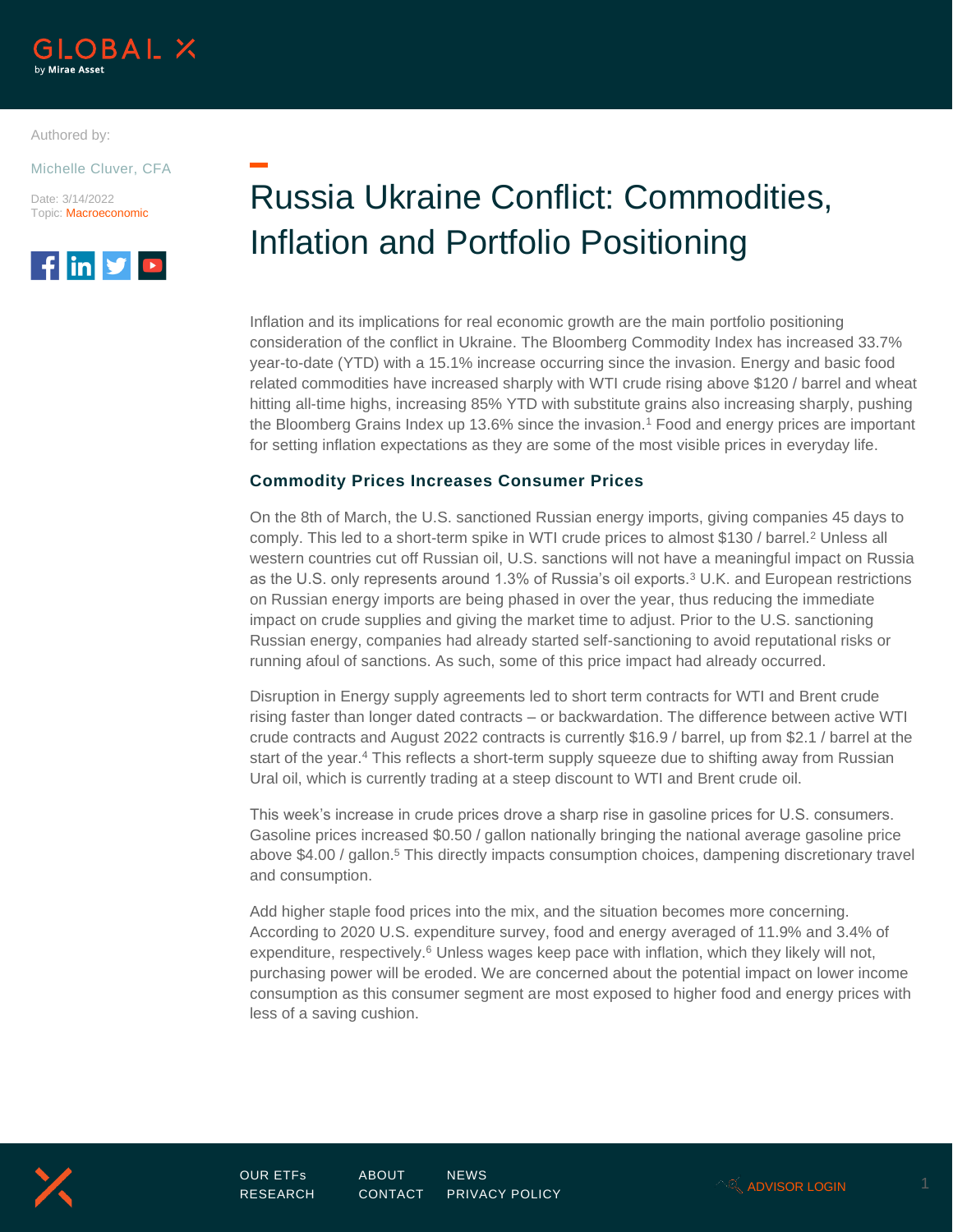

# **Further Supply Chain Disruption Increasing Inflation Expectations**

Higher commodity prices are not the only factor increasing inflation expectations. Supply chains were expected to normalize in 2022 as COVID-19 restrictions eased. However, the Russia Ukraine war has intensified supply bottlenecks, restricting access to certain commodities (Nickel, Palladium and Titanium) and other key components. Shipping routes are also impacted as oil and gas needs to flow via tankers rather than pipelines and shipping from the Baltic Sea, including grains, has been directly impacted by this war.

## **Imported Inflation Creates Central Bank Headaches**

Russia's invasion of Ukraine is a global inflation shock. U.S. inflation is likely to remain elevated during 2022. 1-year U.S. breakeven inflation started the year at 3.4%, rose to 5.2% in the run up to the invasion and currently stands at 5.9%.<sup>7</sup> February CPI Inflation came in at 7.9% and will likely go higher in March on the back of the spike in energy and commodity prices.

Despite the sharp increase in inflation expectations, interest rate expectations have been scaled back in response to the invasion and reduced growth expectations. Goldman Sachs estimates that a sustained \$20 / barrel increase in oil prices will reduce GDP by 0.3% in both the U.S. and China while reducing Euro Area growth by 0.6%. However, cutting off Russian gas to Europe could result in a 2.2% GDP hit for the Euro Area.<sup>8</sup> Europe lacks energy independence from Russia and dollar strength compounds commodity price movements. This could dampen discretionary consumption, increasing Europe's recession risk.

Markets are currently expecting the Federal Reserve (Fed) to commence their interest rate rising cycle with a 25 bp increase at their mid-March FOMC meeting with the ECB expected to end their bond buying early. Central banks continue to walk a tight rope with managing inflationary pressures while striving to avoid a recession.

## **Positioning for Uncertainty**

Market volatility rose during February and into March, with the VIX Index above 30.<sup>9</sup> While volatility is often associated with equity market weakness, some of the best days on the market are during periods of market turmoil.

A more protracted war is likely to amplify the focus on inflation and economic growth while an early end to the conflict could improve the prospects for cyclicals. Overall, we believe it's important to protect against inflation while increasing defensive and quality positioning.

- **Commodity exposure and certain key sectors, such as Energy, Materials and Real Estate,** can provide some inflation protection.
- Balance value and growth as cyclical sectors that require economic growth may face headwinds while a more cautious Fed is more supportive for growthier segments.
- **•** Defensive sectors such as Consumer Staples, Health Care and Utilities are likely to hold up better in a more protracted conflict.
- Quality tends to outperform late cycle. We believe this is an important focus area in the market currently due to the following factors: elevated volatility, geopolitical uncertainty, more hawkish Fed and corporate earnings growth is slowing down. Corporate guidance is at its weakest level since 2014<sup>10</sup> and companies exiting Russia may adversely impact short-term earnings.